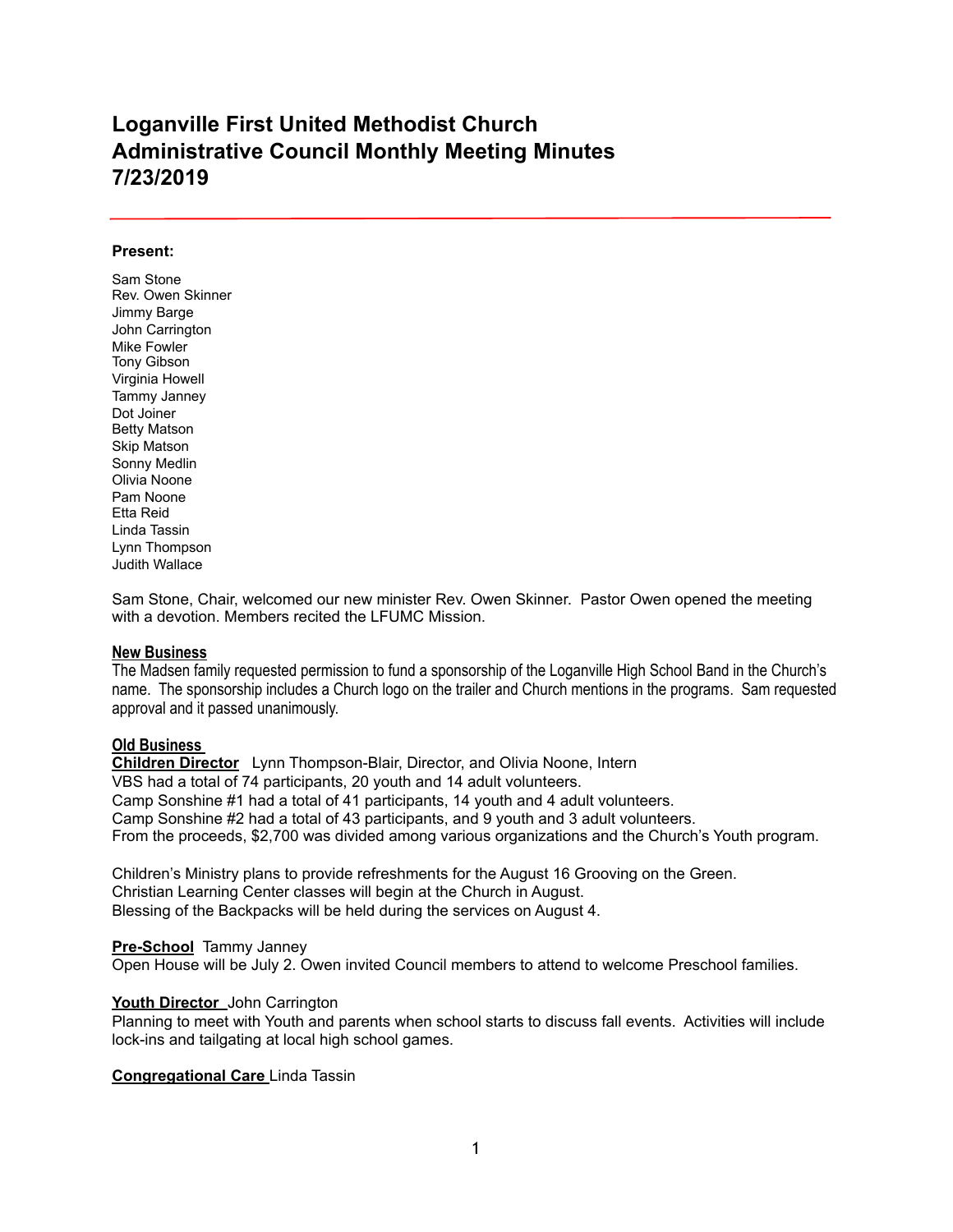Developing a Care Team with activities to include praying for, visiting and writing cards to "home bound." Plan to approach more "home bound" folks to provide communion. Creating a "home bound" list.

Request was made for individuals and Sunday School classes to notify Owen and Linda when there are concerns regarding congregation members.

**Lay Leader** Etta Reid

Recruiting new liturgists for coming months.

## **Lay Leadership** Rev. Owen Skinner

Plan is for Lay Leadership Committee to start meeting every quarter.

Discussion followed about forming a Bicentennial Committee and a Vision Committee as part of Lay Leadership.

## **Missions**Mike Fowler

A knitting, crocheting and quilting group is being formed. Teachers are needed.

Pathfinders Sunday School Class is collecting eyeglasses for the Lions Club.

UMCOR/Sager Brown group has 25 members and has posted a list of school and health kit items to be collected.

June Red Cross Blood Drive collected 58 units. JOY FM radio representatives attended and played podcasts on PA system and gave tee shirts to the donors.

Free Shopping Day has been set for December 21 with December 20 as setup day.

## **Nurture** Vickie Christner

Christmas in July generated \$200 in Love Offering and 61 toys for Shepherd Staff. Next Nurture event will be Bingo on November 2.

## **Staff Parrish Relations** Sonny Medlin

Linda Tassin has been hired as Congregational Care Minister effective July 1, 2019. Committee is interviewing for Choir Director.

### **Trustees**Skip Matson

The 11 a.m. Worship Service is now being live streamed on Facebook.

**Worship**Judy Wallace Plans are being made for a Veteran's Day tribute and Veterans' recognition during the Worship Services.

**Pastor** Rev. Owen Skinner

Pastor's Report (submitted by email after the July 23, 2019 Administrative Council)

# Mentioned in The Meeting:

1) "Pesto It"/Body of Christ: many parts/gifts, one body; in valuing our 16+ ethnic backgrounds and desire to be intergenerational, how can we focus and expand our ministries to grow our younger family membership?

2) We are creating a Vision Team (2020, 2030, etc.): please email suggestions on the makeup of the team to me at [owen@loganvillefumc.org](mailto:owen@loganvillefumc.org) We plan to start in 3-4 weeks with a monthly meeting.

Items not mentioned in the meeting (to save time and have in writing):

- 1) Please have SS, etc. submit prayer requests to the Care Team by 1:00 p.m. on Mondays
- 2) A "Tech Team" is being created in addition to the Audio Visual/Sound Team. Please let us know of people you would suggest for this team.